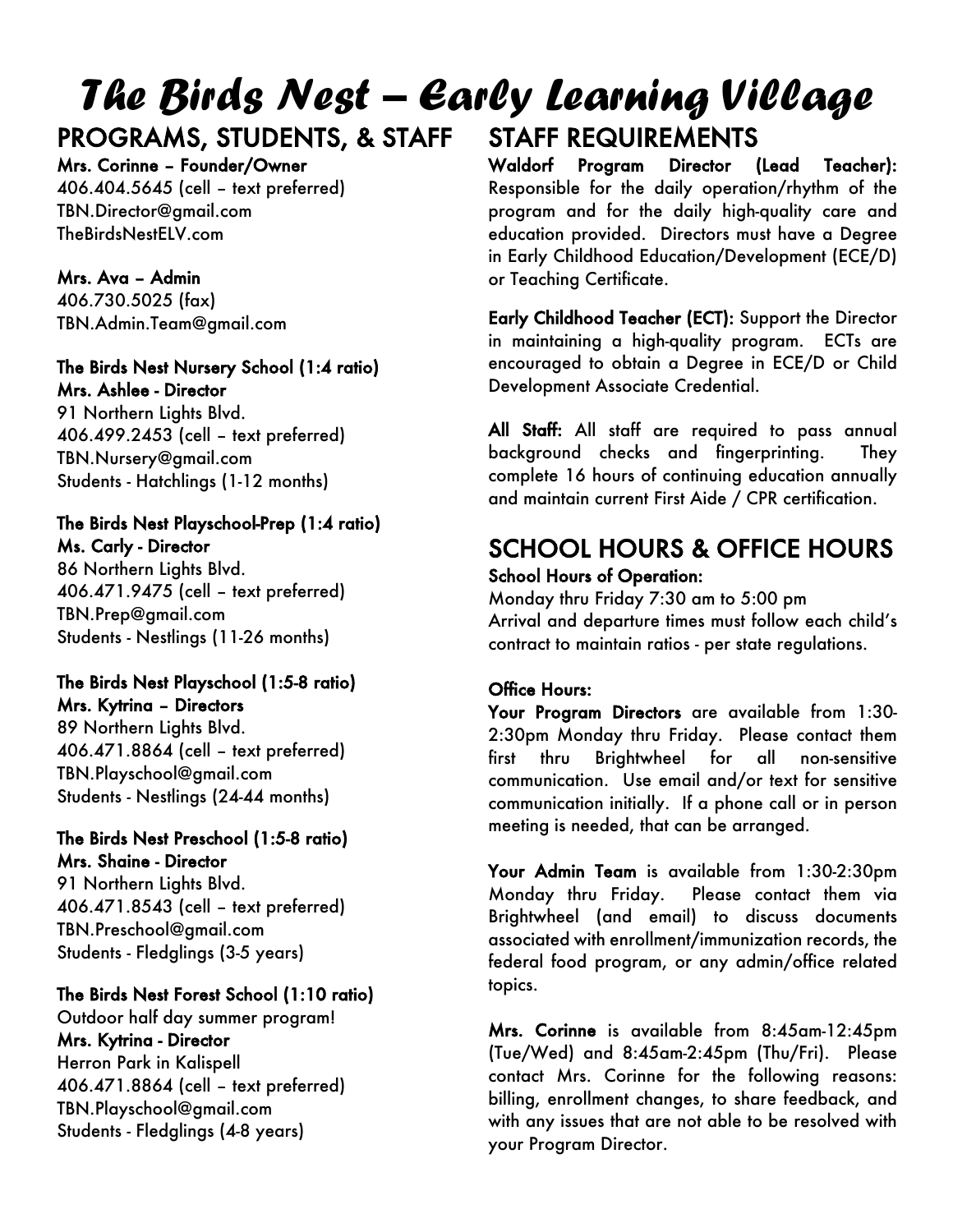# 2022 Enrollment Tuition & Fees

## ENROLLMENT OPTIONS

All students arrive between 7:30-8:45am. Full Day students leave between 3-4:00pm. Extended Day Students leave between 4-5:00pm.

Arrival & Departure times are set based on the family's needs and make up the Student's Contracted Schedule.

### Full Day Enrollment:

| 5 days/week                            | \$1300/month |
|----------------------------------------|--------------|
| 4 days/week                            | \$1150/month |
| 3 days/week                            | \$925/month  |
| 2 days/week                            | \$675/month  |
| Extra Drop-in Day <sup>1</sup>         | \$55/day     |
| Bump Day <sup>2</sup>                  | \$20/day     |
| <b>Extend Existing Day<sup>3</sup></b> | \$10/day     |

### Extended Day Enrollment:

| 5 days/week                    | \$1500/month |
|--------------------------------|--------------|
| 4 days/week                    | \$1300/month |
| 3 days/week                    | \$1025/month |
| 2 days/week                    | \$725/month  |
| Extra Drop-in Day <sup>1</sup> | \$65/day     |
| Bump Day <sup>2</sup>          | \$25/day     |

- 1. Extra Drop-in Day: Hours or days may be added when space allows and with prior approval.
- 2. Bump Day: Part-time students may pay a small fee to bump missed days within the week of the absence or the following week, when space allows and with prior approval.
- 3. Extend Existing Day: Students enrolled for Full Days may stay after 4:00pm, when space allows and with prior approval.

## BRIGHTWHEEL BILLING PLAN

The Birds Nest operates on a monthly tuition basis and budgets are set accordingly. Monthly tuition is prepaid and is due according to each family's contracted Brightwheel billing plan. Billing plans are based on the selected enrollment option and contracted arrival and departure times are notated in the Brightwheel billing plan.

### What Tuition Covers

70% - Wages, Payroll Taxes, Training, & Benefits 18% - Occupancy & Maintenance

7% - Healthy Meal & Snack (70-80% organic)

- 3% Materials/Supplies
- 2% Insurance, Accounting, etc.

# SCHOLARSHIPS, CREDITS, & DISCOUNTS<br>Best Beginnings Scholarship: We welcome Best

Beginnings (BB) qualifying families. Please note that scholarship funds do not cover your entire monthly tuition cost and may occasionally be delayed. Funds will only apply to your account when they are received. All accounts must remain in a current prepay status to avoid enrollment interruption.

Volunteer Credit: When there is a need, volunteer time may be offered in exchange for a tuition credit. Please watch our private family Facebook page for maintenance needs and supply/material wish lists.

Multi-Child Discount: Families with multiple children enrolled with a similar schedule, will receive a 5% discount off each child's monthly tuition invoice.